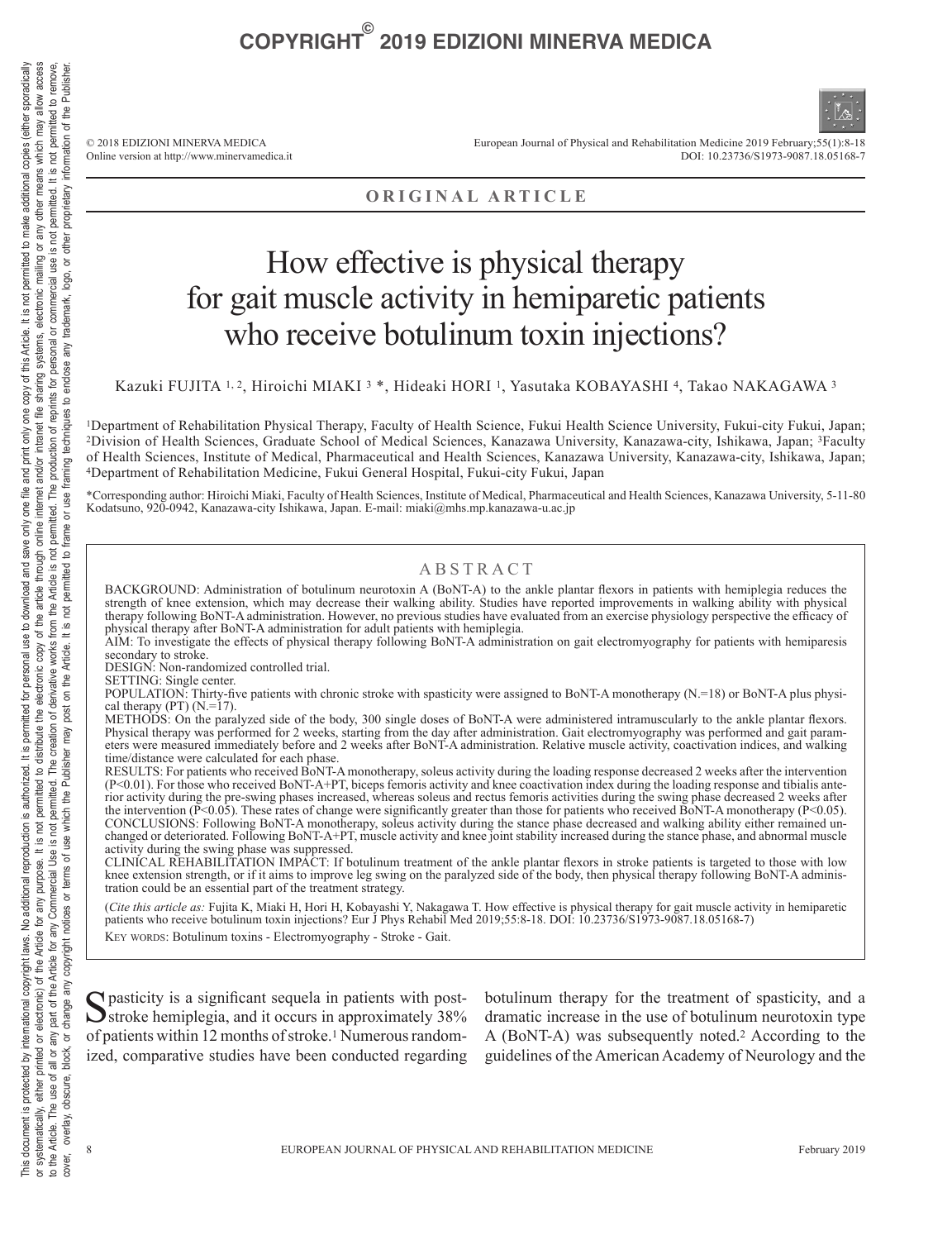GAIT ELECTROMYOGRAPHY AFTER BOTULINUM TOXIN ADMINISTRATION FUJITA

Japan Stroke Society, botulinum therapy for leg spasticity not only alleviates spasticity but also promotes improvements in walking and other active functions.3, 4 Furthermore, a meta-analysis of studies that investigated the effects of botulinum neurotoxin type A (BoNT-A) treatment for equivarus deformity of the foot due to leg spasticity reported improvements in walking speed.5 However, the meta-analysis included numerous studies in which physical therapy was performed following BoNT-A administration. Conversely, numerous studies reported that walking speed did not increase following botulinum administration to the ankle plantar flexors in patients with chronic phase stroke.6-8 Furthermore, a previous study in which the only intervention was botulinum administration to the ankle plantar flexors reported no changes in the spatiotemporal parameters of walking.9

A meta-analysis that assessed the safety of BoNT-A therapy indicated that the most frequent adverse event was localized muscle weakness.10 Studies have also reported increases in the frequency of falls associated with muscle weakness following BoNT-A administration to the ankle plantar flexors.<sup>11</sup> In a previous study, some patients reported deterioration in their walking ability following BoNT-A administration to the ankle plantar flexors.<sup>9</sup> Ankle plantar flexors contribute to stability of knee extension during the stance phase;12 therefore, decreased walking ability following BoNT-A administration is possible. Deteriorations in gait may also be secondary to the physiological mechanism of action of BoNT-A rather than muscle weakness. When BoNT-A is administered to skeletal muscles, it enters the motor neurons in the spinal cord by retrograde axonal transport, thereby affecting Renshaw cells, which control recurrent inhibition.13 For patients with hemiplegia, the motor neurons of the quadriceps femoris undergo excitatory synaptic stimulation via the soleus recurrent inhibition pathway, resulting in involuntary coactivation.<sup>14</sup> Therefore, following BoNT-A administration to the soleus, the activity of Renshaw cells is suppressed and the H-reflex of vastus lateralis is reduced.<sup>15</sup> As a result of these mechanisms, BoNT-A administration to the ankle plantar flexors in patients with hemiplegia reduces knee extension strength, which in turn increases the risk of falls.

Studies of physical therapy including leg resistance exercises, walking training, functional electrical stimulation of the ankle dorsiflexors, and biofeedback following BoNT-A administration have reported improvements in walking ability.16-19 However, the improvements were based on simple parameters such as walking speed; therefore, the mechanisms underlying these improvements remain uncertain. No previous study has investigated from the point of view of exercise physiology the efficacy of physical therapy following BoNT-A administration for adult patients with hemiplegia.

This study aimed to investigate the effects of BoNT-A administration to the ankle plantar flexors combined with physical therapy on gait electromyography for adult stroke patients. We hypothesized that this combination therapy would increase the activities of muscles other than the ankle plantar flexors.

#### **Materials and methods**

**Subjects**

Fifty-eight patients with chronic stroke who received botulinum toxin A (BOTOX®; Allergan Pharmaceuticals, Dublin, Ireland) for lower limb spasticity at Fukui General Hospital between September 2014 and October 2016 were recruited for this study. The inclusion criteria were as follows: 1) unilateral cerebral lesions; 2) at least 6 months since the onset of stroke; 3) walking ability of monitoring level or higher (can walk either without help or with a T-shaped cane, without leg braces); 4) walking speed of 0.1-1 m/s; and 5) spasticity of at least  $1+$  on the modified Ashworth scale (MAS) in the ankle plantar flexors.

The exclusion criteria were as follows: 1) passive ankle dorsiflexion range of motion (ROM)  $\leq$ 0; 2) higher cognitive dysfunction that can hinder the intervention and/or evaluation; 3) cardiovascular diseases that restrict exercise; and 4) BoNT-A administration within the previous 4 months.

We presented two treatment strategies to 35 patients who were finally included, BoNT-A administration alone (BoNT-A monotherapy) and intensive physical therapy following BoNT-A administration (BoNT-A+PT). Patients were asked to choose their treatment; subsequently, they were administered BoNT-A monotherapy (N.=18) or BoNT-A+PT  $(N=17)$  (Figure 1).

All measurements and interventions were performed at Fukui General Hospital. This study was approved by the Ethical Review Committee of the hospital (approval no.: Nittazuka Ethics 26-4). All subjects provided written informed consent.

#### **BoNT-A administration**

The target muscles for BoNT-A administration were the medial head of the gastrocnemius, lateral head of the gastrocnemius, soleus, tibialis posterior, flexor digitorum lon-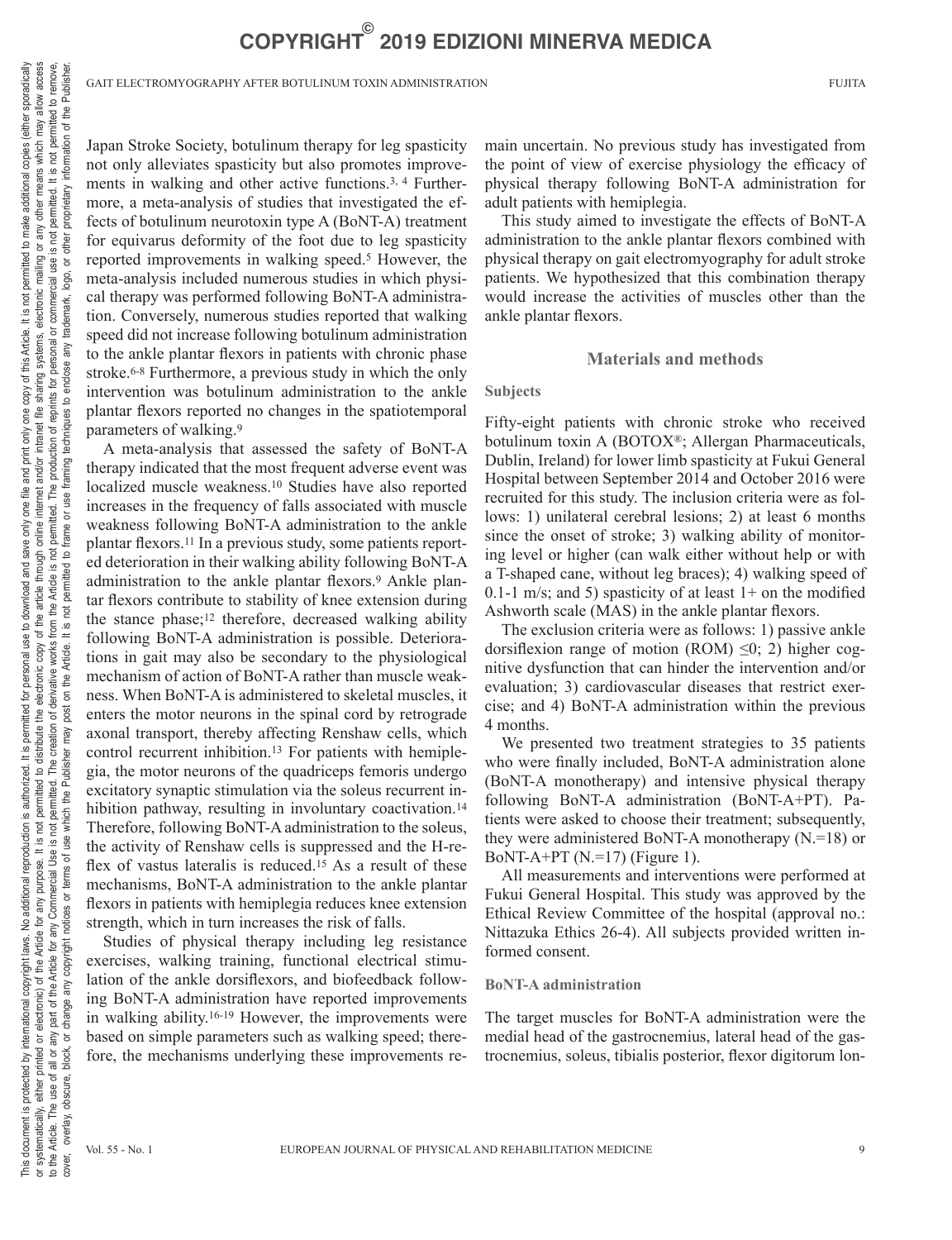



Figure 1.—Flow diagram of the study design and the processes.

gus, and flexor pollicis longus. The administration site was selected according to each patient's condition. A total of 300 units were administered per muscle, with a minimum dose of 50 units. Ultrasound was used to monitor the positions of the needles and muscles during administration to the deep muscles.

#### **Physical therapy intervention**

Physical therapy was performed for 2 weeks (two 1-hour sessions per day), starting from the day after BoNT-A administration. All patients were randomly treated by three therapists who were blinded to the purpose of this study. The same physical therapy program was followed for each patient. It included the following: 1) stretching of the ankle plantar flexors; 2) leg resistance exercises; 3) low-frequency electrical stimulation (PAS System GD-601; OG Wellness Technologies Co., Ltd., Okayama, Japan) of the ankle dorsiflexors; 4) electromyographic feedback (MyoTrace; Noraxon Inc., Scottsdale, AZ, USA) for ankle dorsiflexion exercises; and 5) walking exercises, including walking on a level surface and treadmill with body weight support (Unweighing System; Biodex Medical Systems Inc., Shirley, NY, USA).

FUJITA GAIT ELECTROMYOGRAPHY AFTER BOTULINUM TOXIN ADMINISTRATION



Figure 2.—Layout of the walkway used for measuring electromyography and spatiotemporal parameters during gait.

#### **Evaluation**

The evaluations were performed immediately before and 2 weeks after BoNT-A administration by a single examiner. The primary outcome assessment included electromyography and determination of spatiotemporal parameters during gait; the secondary outcome assessment included determination of the spasticity of ankle plantar flexors and patient satisfaction.

Electromyography was performed and spatiotemporal parameters were evaluated at a comfortable walking speed and mode. A straight walkway (16 m) was prepared for measuring the walking distance (including an extra 3 m at each end). A video camera (HD Pro WebCamera; Logicool, Inc., Tokyo, Japan) with a sampling frequency of 30 Hz was set at 5 m lateral to the midpoint of the walkway, and a 1-m line was drawn at the midpoint of the walkway (Figure 2). The time taken by each patient to walk 10 m was measured using a stopwatch. During the measurements, the subjects wore shoes and were allowed to use walking canes, but not leg braces.

TELEmyo DTS (Noraxon Inc.) was used for electromyographic recording. The sampling frequency was 1500 Hz and the bandpass filter was set at 10-500 Hz. Electromyography was assessed in the following five muscles on the paralyzed side of the body: tibialis anterior, soleus, medial head of the gastrocnemius, rectus femoris, and biceps femoris. Muscle action potential was induced using bipolar leads. Skin impedance was reduced to no more than 10 kΩ using alcohol-soaked cotton swabs and Abrasive (Skin Pure; Nihon Kohden Co., Ltd., Tokyo, Japan). Ag-AgCl electrodes (EM-272; Noraxon Inc.) were positioned 2 cm apart and were placed on positions recommended by the SENIAM (Surface ElectroMyoGraphy for the Non-Invasive Assessment of Muscle) project.20 Foot switches were placed on the soles of both feet (4 points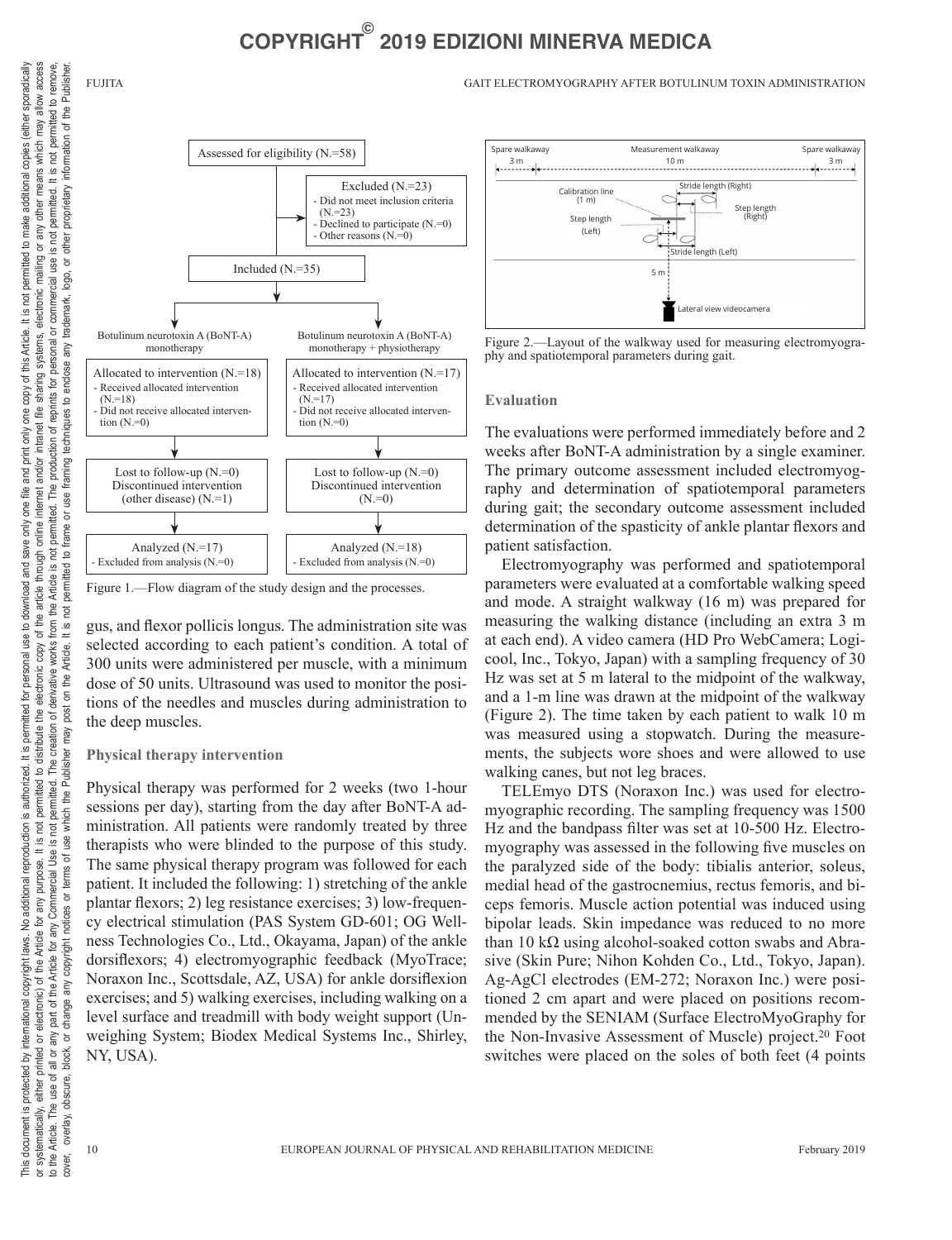for each foot). Time axes of all devices were matched using synchronization and optical signals.

Spasticity of the ankle plantar flexors was evaluated based on the MAS and clonus scores in the supine position. Scores of 1+ on the MAS were assigned as 2, and scores of 2 and higher were revised upward by 1. The clonus score was recorded in five stages according to the duration of the ankle clonus (0, no clonus can be induced; 1, clonus lasting for 1-4 seconds; 2, 5-9 seconds; 3, 9-15 seconds; 4, >15 seconds.<sup>21</sup> Additionally, ROM of passive and active ankle dorsiflexion were measured using a goniometer with the patient in the supine position and the knee joint flexed to 90°.

Patient satisfaction was evaluated 2 weeks after BoNT-A administration using the global rating of change scale (GRCS).22 GRCS uses a questionnaire with the following question: "Has your walking changed in comparison with before treatment?," and the patient can choose an answer from 15 possible scores (-7 to 7).

#### **Data analysis**

proprietary information of the Publisher

other p  $\overline{5}$ logo,

trademark,

endose any

 $\overline{\mathbf{e}}$ 

frame or use framing techniques

the Article. It is not permitted to 1

 $\frac{1}{6}$ post

use which the Publisher may

terms of

MR3 (Noraxon Inc.) was used for analyzing the electromyographic waveforms. First, full-wave rectification of all raw waveforms was performed. The analysis interval was set to three continuous gait cycles around the middle part of the walkway. Initial contact was defined as the time of electric potential input from the foot switch on the paralyzed side of the body and was determined using synchronized video cameras, with monitoring for abnormal electric potentials from the foot switch due to leg-dragging during the swing phase. The duration of each of the three gait cycles was normalized after considering one gait cycle to be 100%. The arithmetic mean of the three gait cycles was obtained, and 1000-point amplitudes were calculated at intervals of 0.1%, followed by normalization using the mean amplitude of the entire gait cycle.

According to the report by Turns *et al.*,23 muscle activities in each of the gait phases were distinguished based on the data from the foot switch, *i.e.*, the loading response, single support, pre-swing, and swing phases were calculated from the mean amplitudes of the respective phases (Figure 3). Additionally, according to Chow et al.,<sup>24</sup> coactivation indices were calculated for the tibialis anterior and gastrocnemius; they were calculated for the rectus femoris and biceps femoris by dividing the areas of overlaps between the flexor and extensor muscle amplitudes for each gait phase by the duration of the relevant gait phase (Figure 4). The temporal gait parameters were walking speed, which was calculated from the walking time (measured using a stopwatch), and cadence and gait cycle duration, which were calculated from the foot switch data. The asymmetry index for the swing phase duration was calculated as follows:25

Asymmetry index = swing phase duration on the paralyzed side / (swing phase duration on the paralyzed side  $+$  swing phase duration on the non-paralyzed side)

Spatial gait parameters were measured using the still image extracted from the video data when the subject passed through the intermediate points on the walkway.26, 27 The image processing software ImageJ (National Institutes of Health, Bethesda, MD, USA) was used. Stride length was measured as the linear distance between successive points of heel contact of the same foot. Step length was measured as the linear distance between corresponding successive points of heel contact of opposite feet. The asymmetry index for step length was calculated as follows:28

Asymmetry index  $=$  step length on the paralyzed side / (step length on the paralyzed side  $+$  step length on the non-paralyzed side)

For all electromyographic data and gait parameters, the means obtained from three walking trials were calculated. Therefore, for electromyographic data and temporal parameters, the means calculated were derived from nine gait cycles (three gait cycles  $\times$  three trials); for spatial parameters, the means calculated were derived from three gait cycles (one gait cycle  $\times$  three trials).

#### **Statistical analysis**

For all the data evaluated, the differences in each treatment group before and after the intervention were compared using the paired *t*-test or Wilcoxon signed-rank test depending on the normality and scale of the data. In addition, the effect size (ES; ES=r value) and the 95% confidence intervals (95% CI) were calculated.29 Differences between the treatment groups with respect to preintervention data and proportional changes before and after intervention ([post - pre] / pre) were evaluated using the *t*-test, Welch Test, and Mann-Whitney U Test. The software used for these analyses was SPSS version 20 (IBM Co., Ltd., Armonk, NY, USA), with a significance level of 5%.

#### **Results**

One patient who was receiving BoNT-A monotherapy discontinued therapy due to other medical reasons; therefore, a total of 17 patients received BoNT-A monotherapy (13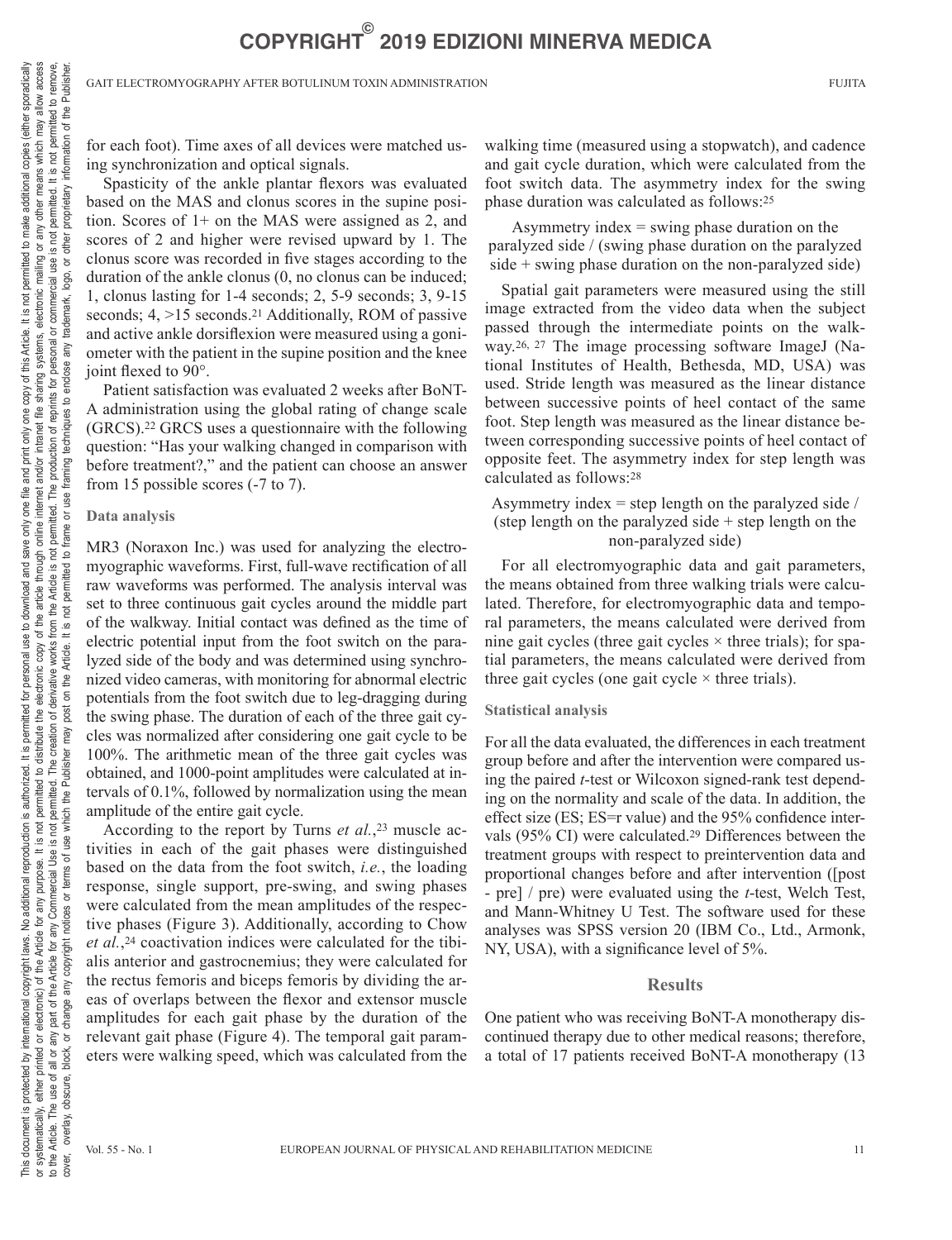FUJITA GAIT ELECTROMYOGRAPHY AFTER BOTULINUM TOXIN ADMINISTRATION

males and 4 females; mean age, 57.2 years; mean months TABLE I.—*Baseline characteristics of patients in each group*. since stroke onset, 75.2 months) and 17 received BoNT-A+PT (12 males and 5 females; mean age, 58.6 years; mean months since stroke onset, 39.8 months) (Figure 1, Table I). The total volume of BoNT-A administered to each muscle in both groups was approximately the same (Table I).

#### **Baseline**

No significant difference between groups was observed for age  $(P=0.523)$ , but there was a significant difference between groups for mean months since stroke onset (P=0.020) (Table I). No significant differences in the baseline of all electromyogram data for tibialis anterior (loading response:  $P=0.291$ ; single support:  $P=0.667$ ; pre-swing: P=0.341; swing: P=0.713), soleus (P=0.300, P=0.437, P=0.262, and P=0.113, respectively), medial gastrocnemius (P=0.143, P=0.223, P=0.069, and P=0.052,

Figure 3.—Calculation of the mean amplitude for each gait phase. The electromyographic amplitude in

soleus, with normalized waveform, is shown. Broken lines indicate the calculated mean amplitudes in each gait phase.

|                                     | BoNT-A<br>monotherapy<br>$(N=17)$ | BoNT-A+PT<br>$(N=17)$ |
|-------------------------------------|-----------------------------------|-----------------------|
| Age                                 | $57.2 \pm 10.7$                   | $58.6 \pm 10.5$       |
| Sex (female/male)                   | 4/13                              | 5/12                  |
| Type of stroke (CI/ICH/SAH)         | 6/10/1                            | 6/10/1                |
| Months since onset                  | $75.2 \pm 51.2$                   | $39.8 \pm 37.7$       |
| Paretic side $(L/R)$                | 6/11                              | 7/10                  |
| Fugl-Meyer assessment LE            | $21\pm3$                          | 19±6                  |
| Assistive device (none/t-cane/AFO)  | 3/11/13                           | 2/13/14               |
| Total amount of BoNT-A administered |                                   |                       |
| MG                                  | 1025 U                            | 1025 U                |
| Sol                                 | 1075 U                            | 1050 U                |
| FDL.                                | 500 U                             | 450 U                 |
| LG                                  | 1025 U                            | 1025 U                |
| TP                                  | 1075 U                            | 1050 U                |
| FHL                                 | 400 U                             | 450 U                 |
|                                     |                                   |                       |

BoNT-A: botulinum neurotoxin A; PT: physical therapy; CI: cerebral infarction; ICH: intracerebral hemorrhage; SAH: subarachnoid hemorrhage; LE: lower extremity; AFO: ankle foot orthosis; MG: medialis gastrocnemius; LG: lateralis gastrocnemius; Sol: soleus; TP: tibialis posterior; FDL: flexor digitorum longus; FHL: flexor pollicis longus.



Figure 4.—Calculation of the coactivation indices for each gait phase. The electromyographic amplitudes with

normalized waveforms for the extensor muscles (broken lines) and flexor mus- cles (unbroken line). The areas of the parts of the two waveforms that overlap in each gait phase (gray: S) were calculated, and the co-activation index for each phase was calculated by dividing the respective area by the duration of each gait phase (t).

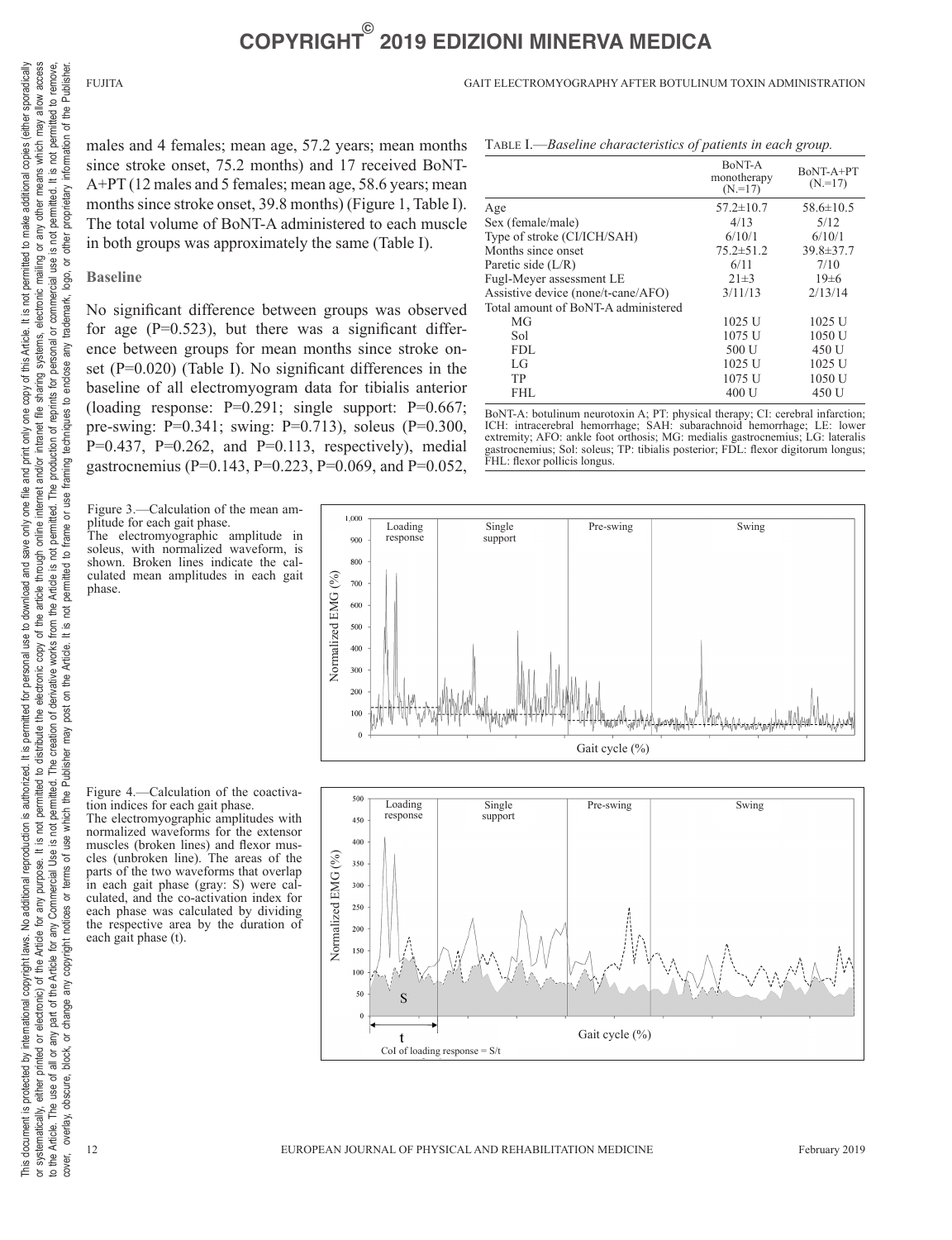GAIT ELECTROMYOGRAPHY AFTER BOTULINUM TOXIN ADMINISTRATION FUJITA

| Gait phase<br>Muscles |            |                  | BoNT-A monotherapy $(N=17)$ |                 |                  | BoNT-A+PT $(N=17)$ |                  |           |  |
|-----------------------|------------|------------------|-----------------------------|-----------------|------------------|--------------------|------------------|-----------|--|
|                       |            | Pre              | Post                        | Change rate     | Pre              | Post               | Change rate      | P value   |  |
| <b>TA</b>             | <b>LR</b>  | $95.9 \pm 24.6$  | $104.3 \pm 28.8$            | $9.8 \pm 20.5$  | $107.8 \pm 38.5$ | $99.3 \pm 33.3$    | $-5.2 \pm 24.9$  | <b>NS</b> |  |
|                       | <b>SS</b>  | $67.7 \pm 17.8$  | $64.0 \pm 26.9$             | $-6.2 \pm 31.0$ | $69.6 \pm 24.7$  | 58.9±24.4*         | $-10.6 \pm 32.3$ | <b>NS</b> |  |
|                       | <b>PSw</b> | $119.9 \pm 29.9$ | $119.6 \pm 36.4$            | $-0.7 \pm 14.0$ | $110.1 \pm 29.4$ | $124.7\pm 40.0*$   | $14.4 \pm 22.9$  | < 0.05    |  |
|                       | <b>Sw</b>  | $116.6 \pm 26.2$ | $112.1 \pm 24.2$            | $-1.4 \pm 19.8$ | $112.6 \pm 35.9$ | $117.1 \pm 23.5$   | $13.7 \pm 41.1$  | <b>NS</b> |  |
| Sol                   | <b>LR</b>  | $154.8 \pm 35.8$ | $140.7 \pm 30.3$ **         | $-8.0 \pm 12.2$ | $142.9 \pm 30.0$ | $142.7 \pm 29.6$   | $1.4 \pm 19.0$   | <b>NS</b> |  |
|                       | <b>SS</b>  | $138.5 \pm 28.3$ | $134.9 \pm 20.9$            | $-1.0 \pm 13.6$ | $130.3 \pm 32.5$ | $130.3 \pm 30.2$   | $2.7 \pm 20.6$   | <b>NS</b> |  |
|                       | PSw        | $62.4 \pm 18.1$  | $75.3 \pm 22.0$ **          | $23.3 \pm 33.8$ | $70.6 \pm 23.7$  | $78.8 \pm 25.1$    | $16.1 \pm 36.1$  | <b>NS</b> |  |
|                       | <b>Sw</b>  | $44.2 \pm 17.5$  | $49.1 \pm 14.1$             | $19.0 \pm 32.2$ | $56.2 \pm 24.5$  | $48.1 \pm 18.5$ *  | $-8.2 \pm 31.7$  | < 0.05    |  |
| MG                    | LR         | $153.4 \pm 31.4$ | $148.5 \pm 33.9$            | $-3.0 \pm 11.9$ | $133.9 \pm 23.8$ | $136.1 \pm 22.1$   | $3.7 \pm 21.2$   | <b>NS</b> |  |
|                       | <b>SS</b>  | $123.8 \pm 18.4$ | $127.1 \pm 16.7$            | $3.4 \pm 11.5$  | $114.1 \pm 26.6$ | $120.8 \pm 21.0$   | $8.5 \pm 18.2$   | <b>NS</b> |  |
|                       | <b>PSw</b> | $62.5 \pm 19.4$  | $65.9 \pm 20.2$             | $7.7 \pm 23.6$  | $74.5 \pm 17.9$  | $76.8 \pm 15.1$    | $7.0 \pm 28.1$   | <b>NS</b> |  |
|                       | <b>Sw</b>  | $60.3 \pm 19.2$  | $58.5 \pm 19.7$             | $-0.4 \pm 22.9$ | $77.5 \pm 24.9$  | $66.3 \pm 21.2*$   | $-11.2 \pm 23.3$ | <b>NS</b> |  |
| RF                    | LR         | $151.2 \pm 27.9$ | $157.9 \pm 31.8$            | $6.3 \pm 21.5$  | $135.1 \pm 43.5$ | 149.6±41.4         | $7.4 \pm 42.3$   | <b>NS</b> |  |
|                       | <b>SS</b>  | $92.6 \pm 30.4$  | $93.5 \pm 27.6$             | $3.7 \pm 20.5$  | $85.2 \pm 24.4$  | $85.9 \pm 22.4$    | $3.7 \pm 20.5$   | <b>NS</b> |  |
|                       | <b>PSw</b> | $86.0 \pm 33.5$  | $76.5 \pm 27.8$             | $-5.4 \pm 37.0$ | $96.2 \pm 36.8$  | $90.7 \pm 36.3$    | $-1.3 \pm 35.2$  | <b>NS</b> |  |
|                       | <b>Sw</b>  | $70.2 \pm 26.1$  | $72.1 \pm 23.5$             | $6.8 \pm 27.9$  | $83.5 \pm 26.9$  | $73.7 \pm 21.1*$   | $-9.8 \pm 15.5$  | < 0.05    |  |
| <b>BF</b>             | <b>LR</b>  | $174.0 \pm 32.8$ | $169.5 \pm 42.9$            | $-3.1 \pm 11.9$ | $153.3 \pm 35.6$ | $176.0 \pm 31.2^*$ | $25.6 \pm 61.0$  | < 0.05    |  |
|                       | <b>SS</b>  | $125.9 \pm 25.2$ | $126.0 \pm 30.1$            | $-0.4 \pm 8.8$  | $122.0 \pm 37.2$ | $109.7 \pm 35.2$   | $-9.0 \pm 20.0$  | <b>NS</b> |  |
|                       | <b>PSw</b> | $39.1 \pm 21.6$  | $42.6 \pm 26.6$             | $13.3 \pm 53.0$ | $55.0 \pm 38.0$  | $43.3 \pm 18.0$    | $-5.4 \pm 45.5$  | <b>NS</b> |  |
|                       | Sw         | $61.0 \pm 26.6$  | $61.8 \pm 29.7$             | $3.4 \pm 24.7$  | $69.7 \pm 28.0$  | $71.0 \pm 30.7$    | $2.8 \pm 24.2$   | <b>NS</b> |  |

Table II.—*Comparisons of electromyogram data between BoNT-A monotherapy and BoNT-A+PT groups.*

Values are normalized mean amplitudes (%) during each gait phase (mean±standard deviation).

Change rate = (post data - pre data) / pre data  $\times$  100.

P value: comparison of the change rate between BoNT-A monotherapy and BoNT-A+PT groups (*t*-test or Welch's *t*-test or Mann-Whitney U Test).

BoNT-A: botulinum neurotoxin A; PT: physical therapy; TA: tibialis anterior; Sol: soleus; MG: medial gastrocnemius; RF: rectus femoris; BF: biceps femoris; LR: loading response; SS: single support; PSw: pre-swing; Sw: swin

| TABLE III.—Comparisons of the coactivation indices between BoNT-A monotherapy and BoNT-A+PT groups. |  |  |  |  |  |
|-----------------------------------------------------------------------------------------------------|--|--|--|--|--|
|                                                                                                     |  |  |  |  |  |

| Muscles |            |                  | BoNT-A monotherapy $(N=17)$ |                 | BoNT-A+PT $(N=17)$ |                   |                 |           |
|---------|------------|------------------|-----------------------------|-----------------|--------------------|-------------------|-----------------|-----------|
|         | Gait phase | Pre              | Post                        | Change rate     | Pre                | Post              | Change rate     | P value   |
| TA-MG   | LR         | $74.1 \pm 19.0$  | $75.2 \pm 20.7$             | $2.2 \pm 18.2$  | $76.0 \pm 27.6$    | $74.5 \pm 26.3$   | $1.2 \pm 23.9$  | <b>NS</b> |
|         | <b>SS</b>  | $56.6 \pm 13.1$  | $56.0 \pm 20.0$             | $-0.8 \pm 30.8$ | $54.5 \pm 18.4$    | $51.9 \pm 19.5$   | $-0.8 \pm 33.2$ | <b>NS</b> |
|         | <b>PSw</b> | $46.3 \pm 15.3$  | $48.7 \pm 13.9$             | $8.3 \pm 20.0$  | $53.7 \pm 14.7$    | $54.8 \pm 15.0$   | $8.4 \pm 51.9$  | NS        |
|         | <b>Sw</b>  | $48.2 \pm 12.1$  | $48.4 \pm 10.7$             | $3.5 \pm 20.5$  | $55.4 \pm 14.2$    | $52.1 \pm 13.7$   | $-4.2 \pm 19.8$ | <b>NS</b> |
| RF-BF   | LR.        | $117.5 \pm 26.0$ | $120.5 \pm 31.5$            | $3.7 \pm 19.5$  | $99.9 \pm 27.4$    | $122.0 \pm 34.1*$ | $32.3 \pm 65.8$ | < 0.05    |
|         | <b>SS</b>  | $76.8 \pm 25.1$  | $77.1 \pm 24.3$             | $2.2 \pm 15.1$  | $68.0 \pm 20.0$    | $71.8 \pm 22.2$   | $7.4 \pm 23.4$  | <b>NS</b> |
|         | <b>PSw</b> | $31.6 \pm 14.2$  | $32.4 \pm 17.9$             | $3.4 \pm 27.1$  | $41.9 \pm 25.3$    | $35.0 \pm 10.4$   | $0.8 \pm 54.2$  | <b>NS</b> |
|         | <b>Sw</b>  | $38.5 \pm 13.4$  | $38.5 \pm 13.5$             | $2.5 \pm 20.2$  | $45.6 \pm 13.3$    | $42.3 \pm 14.2$   | $-7.0 \pm 16.1$ | <b>NS</b> |

Values are coactivation indices (%) during each gait phase (mean±standard deviation).

Change rate = (post data - pre data) / pre data  $\times$  100. P value: comparison of the change rate between BoNT-A monotherapy and BoNT-A+PT groups (*t*-test or Welch's *t*-test or Mann-Whitney U Test).

BoNT-A: botulinum neurotoxin A; PT: physical therapy; TA: tibialis anterior; Sol: soleus; MG: medial gastrocnemius; RF: rectus femoris; BF: biceps femoris; LR: loading response; SS: single support; PSw: pre-swing; Sw: swin

respectively), rectus femoris (P=0.163, P=0.438, P=0.278, and P=0.152, respectively), biceps femoris (P=0.091, P=0.729, P=0.147, and P=0.365, respectively), the coactivation index of the tibialis anterior and gastrocnemius (P=0.813, P=0.705, P=0.162, and P=0.117, respectively), and the coactivation index of the rectus femoris and biceps femoris (P=0.069, P=0.277, P=0.150, and P=0.135, respectively) between the treatment groups were found (Table II, III). No significant differences in the baseline of all spatiotemporal parameters of gait velocity (P=0.098), cadence (P=0.999), single gait cycle period (P=0.835), loading response period (P=0.221), single support period  $(P=0.161)$ , pre-swing period  $(P=0.174)$ , double-support period  $(P=0.134)$ , swing period  $(P=0.736)$ , swing period asymmetry index (P=0.312), stride length (P=0.053) and step length asymmetry index (P=0.061) between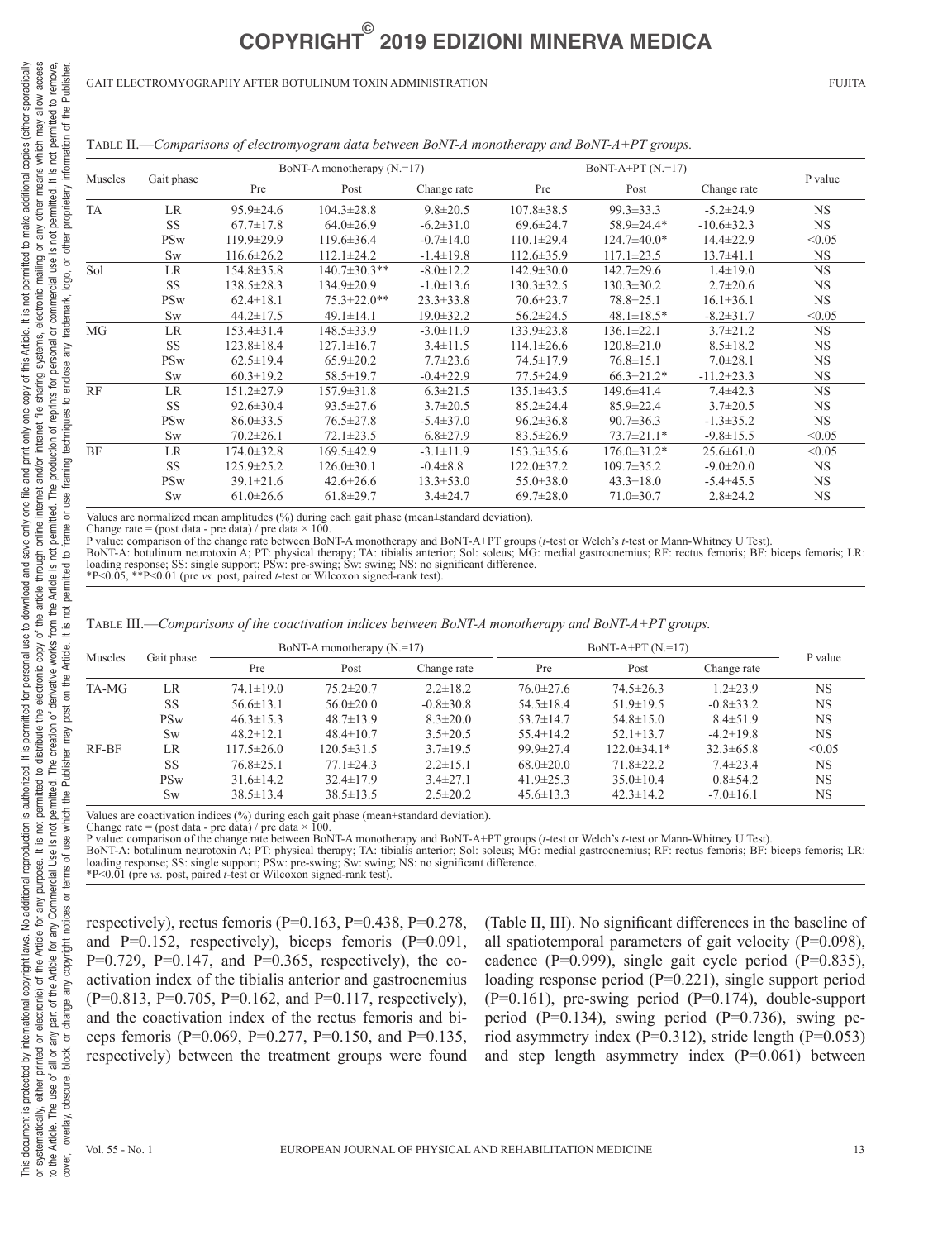FUJITA GAIT ELECTROMYOGRAPHY AFTER BOTULINUM TOXIN ADMINISTRATION

|  |  |  | TABLE IV.—Comparisons of gait parameters between BoNT-A monotherapy and BoNT-A+PT groups. |  |  |  |  |
|--|--|--|-------------------------------------------------------------------------------------------|--|--|--|--|
|--|--|--|-------------------------------------------------------------------------------------------|--|--|--|--|

|                        |             | BoNT-A monotherapy $(N=17)$ |                 |                 | BoNT-A+PT $(N=17)$ |                              |                  |           |
|------------------------|-------------|-----------------------------|-----------------|-----------------|--------------------|------------------------------|------------------|-----------|
| Assessment             |             | Pre                         | Post            | Change rate     | Pre                | Post                         | Change rate      | P value   |
| Gait velocity          | (m/s)       | $0.57 \pm 0.20$             | $0.59\pm0.18$   | $5.5 \pm 17.0$  | $0.46\pm0.20$      | $0.54\pm0.16**$              | $21.7 \pm 16.0$  | < 0.01    |
| Cadence                | (steps/min) | $81.3 \pm 18.0$             | $81.7 \pm 15.7$ | $1.3 \pm 7.9$   | $81.3 \pm 20.7$    | $87.2 \pm 17.3$ **           | $9.1 \pm 10.8$   | < 0.05    |
| 1 stride period        | (s)         | $1.55 \pm 0.35$             | $1.52 \pm 0.31$ | $-0.8 \pm 7.1$  | $1.58 \pm 0.43$    | $1.43\pm 0.29**$             | $-7.5 \pm 8.7$   | < 0.05    |
| LR period              | (s)         | $0.25 \pm 0.16$             | $0.23 \pm 0.13$ | $-0.9 \pm 16.5$ | $0.28 \pm 0.13$    | $0.23 \pm 0.09$ <sup>†</sup> | $-17.5 \pm 10.4$ | < 0.01    |
| SS period              | (s)         | $0.41 \pm 0.09$             | $0.41 \pm 0.06$ | $2.0 \pm 10.2$  | $0.37\pm0.09$      | $0.36\pm0.06$                | $0.2 \pm 12.8$   | NS.       |
| PS <sub>w</sub> period | (s)         | $0.28 \pm 0.13$             | $0.28 \pm 0.12$ | $2.2 \pm 14.3$  | $0.34\pm0.15$      | $0.29 \pm 0.11*$             | $-9.9 \pm 15.9$  | < 0.05    |
| DS period              | (s)         | $0.53 \pm 0.28$             | $0.51 \pm 0.23$ | $0.6 \pm 14.2$  | $0.62 \pm 0.24$    | $0.52 \pm 0.17$ †            | $-13.8 \pm 11.2$ | < 0.01    |
| Sw period              | (s)         | $0.61 \pm 0.14$             | $0.60 \pm 0.11$ | $-1.0\pm8.3$    | $0.59 \pm 0.17$    | $0.55 \pm 0.11*$             | $-5.2 \pm 10.1$  | NS.       |
| AI-Sw period           |             | $0.60 \pm 0.04$             | $0.59 \pm 0.04$ | $-1.0\pm4.0$    | $0.61 \pm 0.05$    | $0.60 \pm 0.04$              | $-1.8\pm4.3$     | <b>NS</b> |
| Stride length          | (cm)        | $83.4 \pm 19.6$             | $83.6 \pm 16.6$ | $1.6 \pm 10.1$  | $69.6 \pm 20.5$    | $76.6 \pm 18.4^{\dagger}$    | $12.2 \pm 12.1$  | < 0.01    |
| AI-step length         |             | $0.51 \pm 0.07$             | $0.52 \pm 0.06$ | $0.6 \pm 6.3$   | $0.57 \pm 0.10$    | $0.53 \pm 0.06$ **           | $-5.7\pm 6.4$    | < 0.01    |

Values represent the mean±standard deviation.

\*P<0.05, \*\*P<0.01, †P<0.001 (pre *vs.* post, paired *t*-test or Wilcoxon signed-rank Test).

Change rate = (post data - pre data) / pre data  $\times$  100.

P value = comparison of the change rate between BoNT-A monotherapy and BoNT-A+PT groups (*t*-test or Welch's *t*-test or Mann-Whitney U Test).

BoNT-A: botulinum neurotoxin A; PT: physical therapy; LR: loading response; SS: single support; PSw: pre-swing; Sw: swing; DS: double support; AI: asymmetry index; NS: no significant difference.

Table V.—*Comparisons of ankle joint data between BoNT-A monotherapy and BoNT-A+PT groups.*

| Assessment              |                 | BoNT-A monotherapy $(N=17)$ |               | BoNT-A+PT $(N=17)$ | P value                    |               |          |
|-------------------------|-----------------|-----------------------------|---------------|--------------------|----------------------------|---------------|----------|
|                         | Pre             | Post                        | Change        | Pre                | Post                       | Change        |          |
| Modified Ashworth Scale | 3(0)            | $2(0)$ <sup>†</sup>         | $-1(0)$       | 3(0)               | $2(0)$ **                  | $-1(0)$       | NS       |
| Clonus Score            | 1(1)            | $0(1)$ *                    | $0(-1)$       | (4)                | $0(1)$ **                  | $-1(3)$       | P < 0.05 |
| ROM-passive df          | $13.6 \pm 6.1$  | $16.7\pm 6.2**$             | $3.1 \pm 3.4$ | $13.9 \pm 6.9$     | $20.8\pm 6.0$ <sup>†</sup> | $6.8\pm5.5$   | P < 0.05 |
| ROM-active df           | $-9.9 \pm 14.8$ | $-4.5 \pm 14.1$ **          | $5.4\pm 5.6$  | $-6.4 \pm 16.2$    | $-1.4 \pm 11.7$ **         | $5.0{\pm}7.0$ | NS       |

Values appear as mean±standard deviation or as median (quartile deviation). ROM is expressed in grades.

Modified Ashworth Scale: score of 1+ was assigned as 2, and scores of 2 and higher were revised upward by 1.

\*P<0.05; \*\*P<0.01; †P<0.001 (pre *vs*. post, paired *t*-test or Wilcoxon signed-rank Test).

Change  $=$  (post data - pre data).

P value: comparison of the change between BoNT-A monotherapy and BoNT-A+PT groups (*t*-test or Welch's *t*-test or Mann-Whitney U Test).

BoNT-A: botulinum neurotoxin A; PT: physical therapy; ROM: range of motion; df: dorsiflexion; NS: no significant difference.

the treatment groups were found (Table IV). No significant differences in the baseline of all ankle joint data for MAS (P=0.843), clonus score (P=0.127), passive ROM (P=0.875), and active ROM (P=0.511) between treatment groups were found (Table V).

**Muscle activity during each gait phase**

Of the patients who received BoNT-A monotherapy, the electromyographic amplitude in the soleus after the intervention decreased significantly during the loading response phase (P=0.005; ES=0.628; 95% CI: 0.049-0.235) and increased significantly during the pre-swing phase (P=0.002; ES=0.679, 95% CI: -0.203 to -0.055) (Table II). No other significant differences in electromyographic amplitudes were found after the intervention for these patients.

Of the patients who received BoNT-A+PT, the electromyographic amplitude in the tibialis anterior increased significantly during the pre-swing phase  $(P=0.035)$ ; ES=0.497; 95% CI: -0.282 to -0.011), whereas those in the soleus (P=0.047; ES=0.473; 95% CI: 0.001-0.160) and rectus femoris (P=0.022; ES=0.536; 95% CI: 0.016-0.179) decreased significantly during the swing phase, and that in biceps femoris increased significantly during the loading response phase (P=0.033; ES=0.506; 95% CI: -0.434 to -0.021) after the intervention. These rates of change were significantly greater than those for patients who received BoNT-A monotherapy (tibialis anterior: P=0.027; soleus: P=0.019; rectus femoris: P=0.040; biceps femoris:  $P=0.013$ ) (Table II).

Furthermore, of those who received BoNT-A+PT, the coactivation index of the rectus femoris and biceps femoris after the intervention significantly increased during the loading response phase  $(P=0.006; ES=0.686; Z=2.741)$ , and the rate of change was significantly greater than that for those who received BoNT-A monotherapy  $(P=0.048)$ (Table III).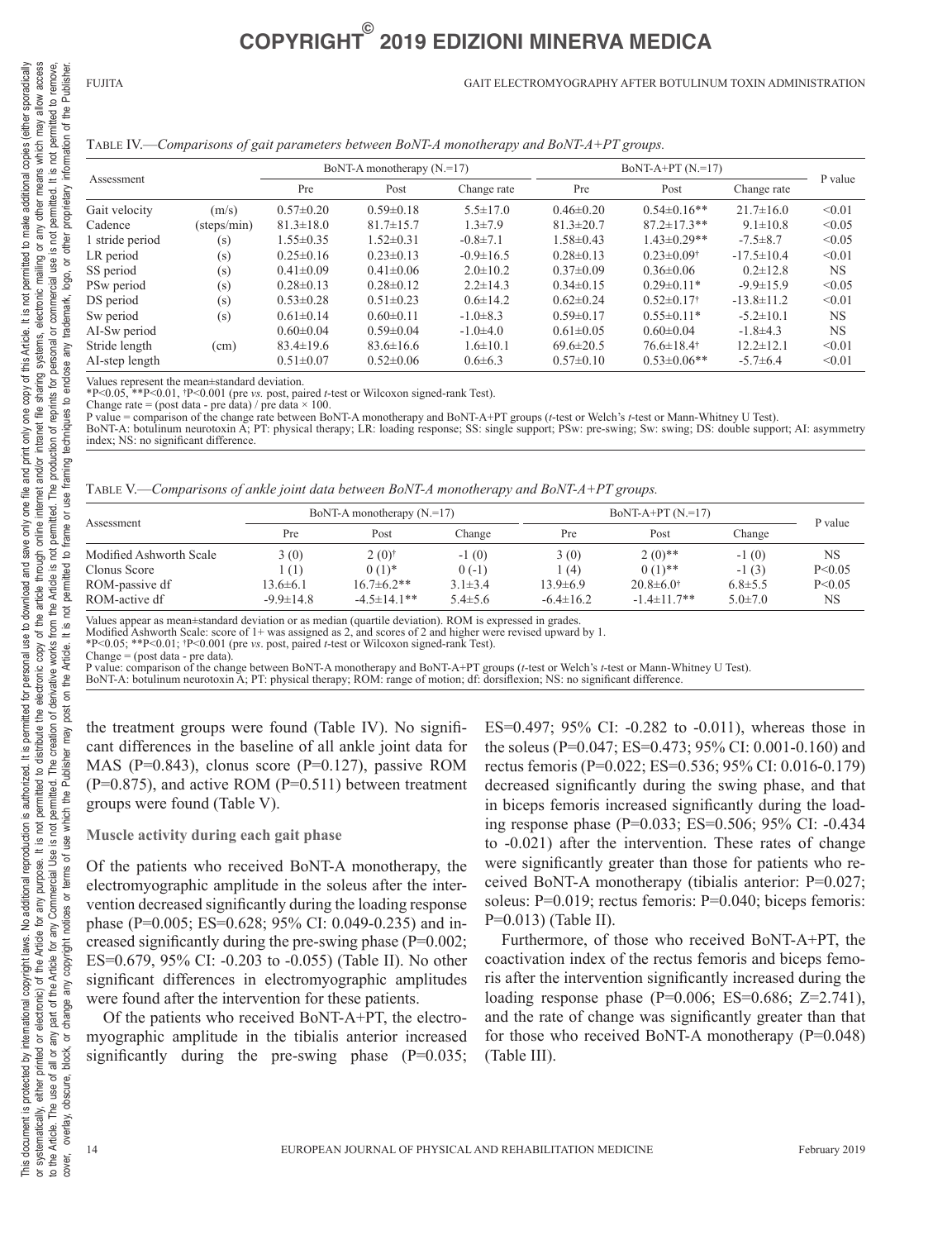GAIT ELECTROMYOGRAPHY AFTER BOTULINUM TOXIN ADMINISTRATION FUJITA

#### **Spatiotemporal gait parameters**

For patients who received BoNT-A monotherapy, there were no significant differences after the intervention. For those who received BoNT-A+PT, gait velocity (P=0.002; ES=0.764; Z=3.148) and cadence (P=0.003; ES=0.663; 95% CI: -9.333 to -2.341) significantly increased after the intervention, and the rates of change for both parameters were significantly greater than those for patients who received BoNT-A monotherapy (gait velocity: P=0.002; cadence: P=0.023) (Table IV). Seven patients who received BoNT-A monotherapy and one who received BoNT-A+PT demonstrated decreased walking speed after the intervention.

For patients who received BoNT-A+PT, the durations of the single gait cycle (P=0.005; ES=0.635; 95% CI: 0.052- 0.241), loading response phase (P<0.001; ES=0.856;  $Z=3.527$ ), pre-swing phase  $(P=0.019; ES=0.569;$  $Z=2.343$ ), and double support phase (P<0.001; ES=0.810; Z=3.337) significantly decreased after the intervention; these rates of change were significantly greater than those of patients who received BoNT-A monotherapy (loading response: P=0.001; pre-swing: P=0.026; double support: P=0.003) (Table IV).

For patients who received BoNT-A+PT, stride length increased significantly (P<0.001; ES=0.724; 95% CI: -10.480 to -3.442) and step length asymmetry index decreased significantly  $(P=0.004; ES=0.638; 95\% CI =$ 0.013-0.061) after the intervention, with the rate of change in both parameters being significantly greater than those of patients who received BoNT-A monotherapy (stride length: P=0.003; step length asymmetry index: P=0.007) (Table IV).

#### **Muscle tone and ROM**

For both treatment groups, MAS scores (BoNT-A monotherapy: P<0.001; ES=0.827; Z=3.408, BoNT-A+PT: P=0.002; ES=0.772; Z=3.180) and clonus scores (BoNT-A monotherapy: P=0.043; ES=0.491; Z=2.023, BoNT-A+PT: P=0.003; ES=0.712; Z=2.934) after the intervention significantly decreased, whereas passive ROM (BoNT-A monotherapy: P=0.002; ES=0.683; 95% CI: -4.888 to -1.347, BoNT-A+PT: P<0.001; ES=0.790; 95% CI: -9.635 to -4.012) and active ROM (BoNT-A monotherapy: P=0.001; ES=0.708; 95% CI: -8.275 to -2.549, BoNT-A+PT: P=0.010; ES=0.592; 95% CI: -8.613 to -1.387) after the intervention significantly increased compared with those before the intervention. Changes in clonus score and passive ROM due to the intervention were significantly greater for those who received BoNT-A+PT than for those who received BoNT-A monotherapy (P=0.024 and P=0.021, respectively) (Table V).

#### **Patient satisfaction: GRCS**

After the interventions, GRCS was higher for those who received BoNT-A+PT than for those who received BoNT-A monotherapy (BoNT-A monotherapy: median, 2; maximum, 4; minimum, -2; BoNT-A+PT: median, 3; maximum, 6; minimum, 0). Two subjects who received BoNT-A monotherapy reported deterioration in walking, whereas none who received BoNT-A+PT did.

#### **Discussion**

In this study, improvements in MAS score, clonus score, and ROM for both treatment groups were evaluated, and BoNT-A was found to be effective for inhibiting spasticity. There was a significant difference in the mean number of months since stroke onset between baseline groups, but it was considered that the results were not affected because both groups were in the chronic phase. With respect to gait evaluation, for patients who received BoNT-A monotherapy, changes in muscle activity were found only in the soleus, and no changes in the spatiotemporal parameters were observed. Additionally, approximately 40% of the patients demonstrated decreased walking speed and some reported gait deterioration. For those who received BoNT-A+PT, changes in muscle activity occurred in numerous muscles and changes in spatiotemporal gait parameters were observed; almost all subjects showed improvements in walking speed. Improvements in the spatiotemporal gait parameters in our study were similar to those reported in previous studies in which subjects with approximately the same severity of spasticity as that in our study patients underwent walking training after BoNT-A administration;16, 30 however, the proportional change was markedly greater in our study, and the increase in walking speed reached 0.06 m/s,<sup>31</sup> which is the minimal difference for clinically significance. The duration of physical therapy in this study was shorter than that in previous studies;<sup>16-19</sup> nevertheless, physical therapy was performed for a longer duration each day. Furthermore, intensive physical therapy immediately after BoNT-A administration could have a greater effect on improving gait parameters than long-term physical therapy such as home exercises or that during hospital visits.

Electromyographic evaluation of gait showed that soleus activity during the loading response phase decreased following BoNT-A+PT, which is consistent with the find-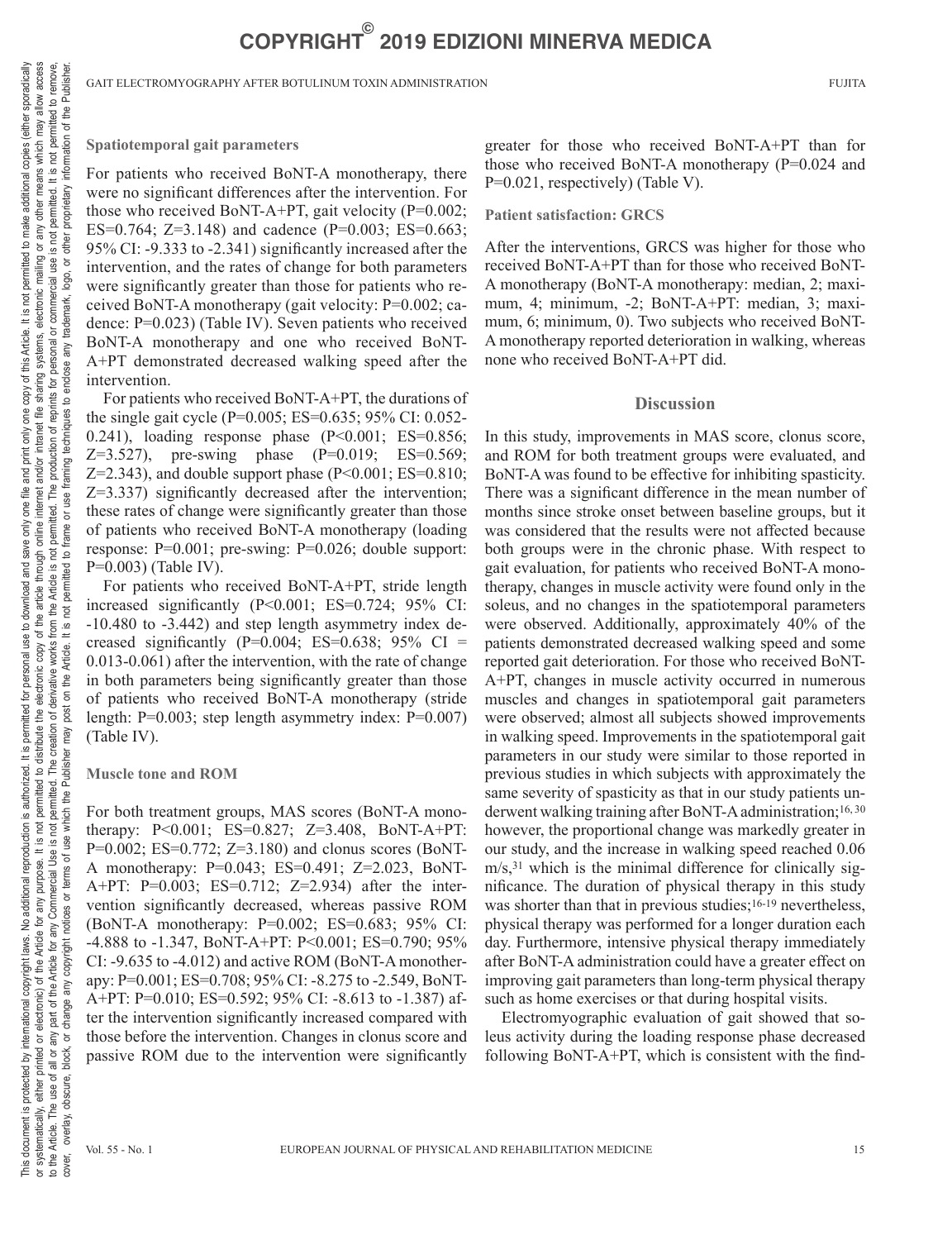FUJITA GAIT ELECTROMYOGRAPHY AFTER BOTULINUM TOXIN ADMINISTRATION

ings of Hesse *et al.*<sup>32</sup> BoNT-A acts at the terminals of γ-motor neurons and reduces the excitation of type Ia afferent neurons from muscle spindles;33, 34 therefore, suppression of the stretch reflex during the initial contact time with equine gait is highly probable.

For patients who received BoNT-A+PT, despite receiving the same dose of BoNT-A as those who received BoNT-A monotherapy, no decrease in soleus activity was observed after the intervention. Additionally, increases were noted in biceps femoris activity as well as the coactivation index of the rectus femoris and biceps femoris. These findings, which were considered to be due to physical therapy, were similar to those reported by Mulroy *et al.*35 The vertical force component of the floor reaction force is highest during the loading response phase; therefore, the stability of the knee joint during this phase is essential.<sup>36</sup> The increase in knee coactivation compensates for the decreased knee joint stability.<sup>37</sup> Therefore, an increase in knee coactivation without a decrease in soleus activity, which contributes to knee stability,12 could reduce the risk of the knee giving way, which is associated with the adverse effects of BoNT-A.

For patients who received BoNT-A+PT, tibialis anterior activity increased during the pre-swing phase and soleus activity decreased during the swing phase after the intervention. Soleus activity during the pre-swing phase increased after BoNT-A monotherapy, whereas no increase in soleus activity was observed following BoNT-A+PT. Tang *et al.*38 previously suggested that increased tibialis anterior activity after BoNT-A administration is due to the decreased excitation of type Ia centripetal neurons from the ankle plantar flexors, thereby reducing the reciprocal inhibition of the tibialis anterior. Therefore, the increase in tibialis anterior activity in this study could have been due to reduced reciprocal inhibition. Furthermore, increased tibialis anterior activity during the pre-swing phase may have contributed to the decrease in soleus activity during the swing phase.

Decreased knee flexion angle during the swing phase due to hyperactivation of the rectus femoris is a gait abnormality that generally occurs in stroke patients.39, 40 BoNT-A is often administered to the rectus femoris to overcome this problem.39, 40 However, decreased muscle activity during the stance phase after BoNT-A administration to the rectus femoris has been reported.41 BoNT-A administration to the soleus acts on Renshaw cells at the spinal cord segment level, which reduces the activity of the quadriceps femoris.15 Hence, there are concerns regarding potential decreased knee stability during the stance phase following BoNT-A administration. In our study, rectus femoris activity decreased during the swing phase for patients who received BoNT-A+PT, suggesting that the required increase in knee flexion angle during the swing phase could be achieved without increasing the risk of decreased knee stability during the stance phase.

Because soleus activity during the stance phase was decreased in patients who received BoNT-A monotherapy, it is possible that there were decreases in knee extension strength, which could result in gait deterioration. Physical therapy following BoNT-A administration could increase the muscle activity associated with knee joint stability, and it possibly has positive effects on muscle activities associated with leg swinging. If botulinum treatment of the ankle plantar flexors in stroke patients is targeted to those with low knee extension strength or aims to improve leg swing on the paralyzed side of the body, then physical therapy following BoNT-A administration could be an essential part of the treatment strategy. Additionally, intensive physical therapy performed immediately after BoNT-A administration is considered effective.

#### **Limitations of the study**

BoNT-A was administered to the deep muscles such as the tibialis posterior and flexor digitorum longus in some of the patients in this study, and the subsequent effects could not be confirmed by surface electromyography. Additionally, the effects of the changes in muscle activity on parameters of kinematics are unknown. Because physical therapy included multiple components such as resistance exercises, electrical stimulation, and walking training, the specific treatment that was responsible for the effects is unclear. Most patients in this study had moderately severe spasticity and movement disorders; therefore, the results would not necessarily be similar for stroke patients with mild or severe disabilities.

#### **Conclusions**

In this study, marked changes in muscle activity were observed in stroke patients who underwent physical therapy after BoNT-A administration to the ankle plantar flexors. These changes included increased biceps femoris activity and coactivation index of the rectus femoris and biceps femoris during the loading response phase; furthermore, they included increased tibialis anterior activity and decreased soleus and rectus femoris activities in the pre-swing and swing phases. Almost all patients in both treatment groups demonstrated improved walking speed,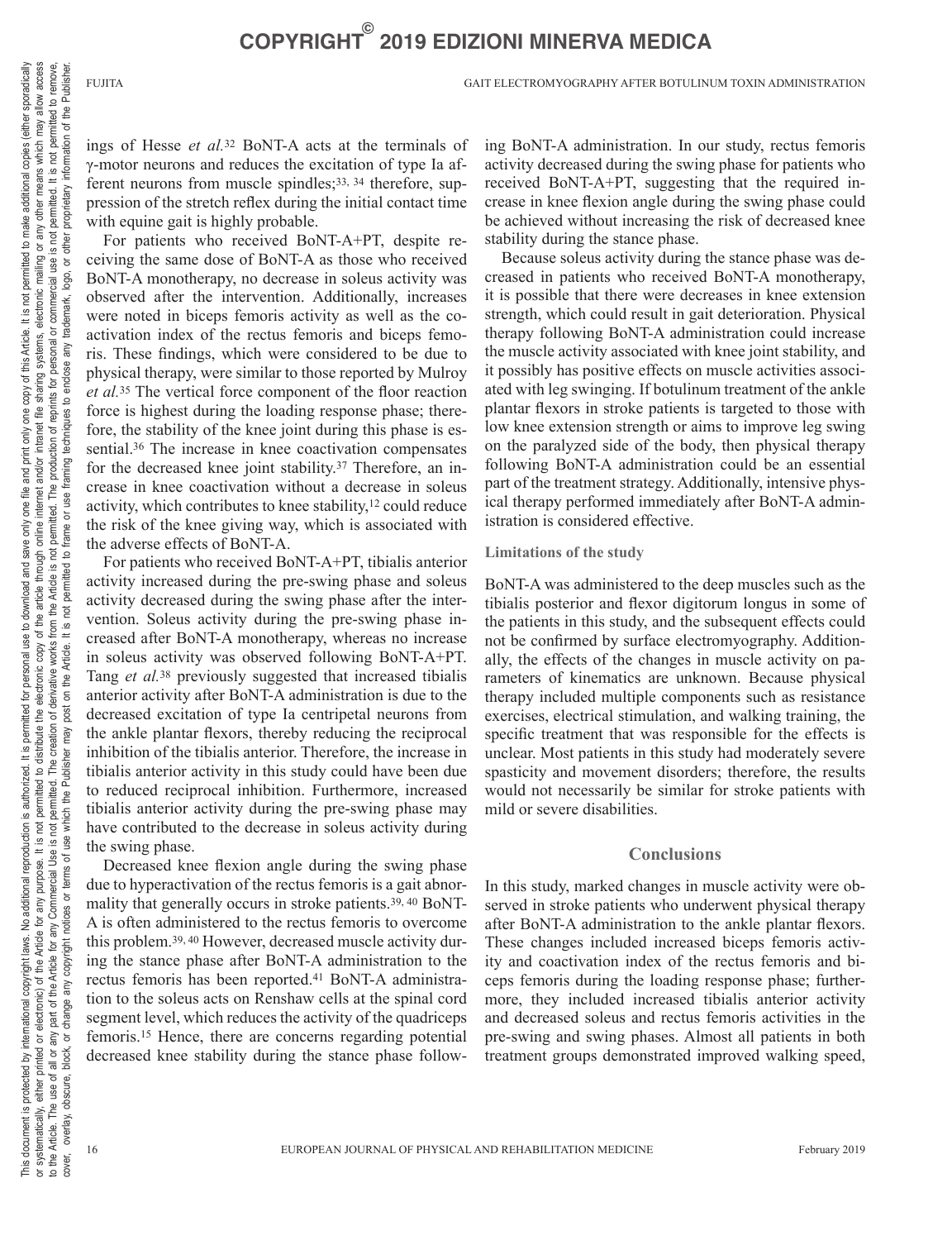GAIT ELECTROMYOGRAPHY AFTER BOTULINUM TOXIN ADMINISTRATION FULL AND THE CONTROL OF THE FUJITA

and none reported gait deterioration. Physical therapy after BoNT-A administration increased the stability and leg swing capability of the knee. Therefore, it can possibly prevent deterioration in walking ability.

#### **References**

**1.** Watkins CL, Leathley MJ, Gregson JM, Moore AP, Smith TL, Sharma AK. Prevalence of spasticity post stroke. Clin Rehabil 2002;16:515–22.

**2.** Gracies JM, Singer BJ, Dunne JW. The role of botulinum toxin injections in the management of muscle overactivity of the lower limb. Disabil Rehabil 2007;29:1789–805.

**3.** Simpson DM, Gracies JM, Graham HK, Miyasaki JM, Naumann M, Russman B, *et al.*; Therapeutics and Technology Assessment Subcommittee of the American Academy of Neurology. Assessment: Botulinum neurotoxin for the treatment of spasticity (an evidence-based review): report of the Therapeutics and Technology Assessment Subcommittee of the American Academy of Neurology. Neurology 2008;70:1691–8.

**4.** Ogawa A, Izumi S, Katayama Y, Kayama T, Suzuki N, Mori E, *et al.* Japanese guidelines for the management of stroke 2015. Tokyo: Kyowakikaku; 2015. Japanese.

**5.** Foley N, Murie-Fernandez M, Speechley M, Salter K, Sequeira K, Teasell R. Does the treatment of spastic equinovarus deformity following stroke with botulinum toxin increase gait velocity? A systematic review and meta-analysis. Eur J Neurol  $2010$ ;  $\overline{17}$ : 1419–27

**6.** Kaji R, Osako Y, Suyama K, Maeda T, Uechi Y, Iwasaki M; GSK1358820 Spasticity Study Group. Botulinum toxin type A in poststroke lower limb spasticity: a multicenter, double-blind, placebo-controlled trial. J Neurol 2010;257:1330–7.

**7.** Burbaud P, Wiart L, Dubos JL, Gaujard E, Debelleix X, Joseph PA, *et al.* A randomised, double blind, placebo controlled trial of botulinum toxin in the treatment of spastic foot in hemiparetic patients. J Neurol Neurosurg Psychiatry 1996;61:265–9.

**8.** Cioni M, Esquenazi A, Hirai B. Effects of botulinum toxin-A on gait velocity, step length, and base of support of patients with dynamic equinovarus foot. Am J Phys Med Rehabil 2006;85:600–6.

**9.** Fujita K, Miaki H, Nakagawa T, Hori H, Kobayashi Y. The effects of muscle activity and spatio temporal parameters after botulinum treatment for hemiparetic gait. Physical Therapy Japan 2016;43:477–85. [Japanese.]

**10.** Naumann M, Jankovic J. Safety of botulinum toxin type A: a systematic review and meta-analysis. Curr Med Res Opin 2004;20:981–90.

**11.** Gurevich T, Peretz C, Moore O, Weizmann N, Giladi N. The effect of injecting botulinum toxin type a into the calf muscles on freezing of gait in Parkinson's disease: a double blind placebo-controlled pilot study. Mov Disord 2007;22:880–3.

**12.** Jonkers I, Stewart C, Spaepen A. The complementary role of the plantarflexors, hamstrings and gluteus maximus in the control of stance limb stability during gait. Gait Posture 2003;17:264–72.

**13.** Caleo M, Antonucci F, Restani L, Mazzocchio R. A reappraisal of the central effects of botulinum neurotoxin type A: by what mechanism? J Neurochem 2009;109:15–24.

**14.** Dyer JO, Maupas E, Melo SA, Bourbonnais D, Forget R. Abnormal coactivation of knee and ankle extensors is related to changes in heteronymous spinal pathways after stroke. J Neuroeng Rehabil 2011;8:41.

**15.** Marchand-Pauvert V, Aymard C, Giboin LS, Dominici F, Rossi A, Mazzocchio R. Beyond muscular effects: depression of spinal recurrent inhibition after botulinum neurotoxin A. J Physiol 2013;591:1017–29.

**16.** Roche N, Zory R, Sauthier A, Bonnyaud C, Pradon D, Bensmail D. Effect of rehabilitation and botulinum toxin injection on gait in chronic stroke patients: a randomized controlled study. J Rehabil Med 2015;47:31–7.

**17.** Picelli A, Bacciga M, Melotti C, La Marchina E, Verzini E, Ferrari F, *et al.* Combined effects of robot-assisted gait training and botulinum toxin type A on spastic equinus foot in patients with chronic stroke: a pilot, single blind, randomized controlled trial. Eur J Phys Rehabil Med 2016;52:759–66.

**18.** Johnson CA, Burridge JH, Strike PW, Wood DE, Swain ID. The effect of combined use of botulinum toxin type A and functional electric stimulation in the treatment of spastic drop foot after stroke: a preliminary investigation. Arch Phys Med Rehabil 2004;85:902–9.

**19.** Chen HX, Wang W, Xiao HQ, Wang H, Ding XD. Ultrasound-guided botulinum toxin injections and EMG biofeedback therapy the lower limb muscle spasm after cerebral infarction. Eur Rev Med Pharmacol Sci 2015;19:1696–9.

**20.** The SENIAM project. SEMG sensors; [Internet]. Available from: http://www.seniam.org/lowerleg\_ location.htm [cited 2014, Sep 1].

**21.** Bayram S, Sivrioglu K, Karli N, Ozcan O. Low-dose botulinum toxin with short-term electrical stimulation in poststroke spastic drop foot: a preliminary study. Am J Phys Med Rehabil 2006;85:75–81.

**22.** Kamper SJ, Maher CG, Mackay G. Global rating of change scales: a review of strengths and weaknesses and considerations for design. J Manual Manip Ther 2009;17:163–70.

**23.** Turns LJ, Neptune RR, Kautz SA. Relationships between muscle activity and anteroposterior ground reaction forces in hemiparetic walking. Arch Phys Med Rehabil 2007;88:1127–35.

**24.** Chow JW, Yablon SA, Stokic DS. Coactivation of ankle muscles during stance phase of gait in patients with lower limb hypertonia after acquired brain injury. Clin Neurophysiol 2012;123:1599–605.

**25.** Lauziere S, Betschart M, Aissaoui R, Nadeau S. Understanding spatial and temporal gait asymmetries in individuals post stroke. Int J Phys Med Rehabil 2014;23:201.

**26.** Wall JC, Devlin J, Khirchof R, Lackey B. Measurement of step widths and step lengths: a comparison of measurements made directly from a grid with those made from a video recording. J Orthop Sports Phys Ther 2000;30:410–7.

**27.** Ugbolue UC, Papi E, Kaliarntas KT, Kerr A, Earl L, Pomeroy VM, *et al.* The evaluation of an inexpensive, 2D, video based gait assessment system for clinical use. Gait Posture 2013;38:483–9.

**28.** Allen JL, Kautz SA, Neptune RR. Step length asymmetry is representative of compensatory mechanisms used in post-stroke hemiparetic walking. Gait Posture 2011;33:538–43.

**29.** Field A. Discovering statistics using IBM SPSS statistics. Second edition. London: Sage Publications; 2005.

**30.** Gastaldi L, Lisco G, Pastorelli S, Dimanico U. Effects of botulinum neurotoxin on spatio-temporal gait parameters of patients with chronic stroke: a prospective open-label study. Eur J Phys Rehabil Med 2015;51:609–18.

**31.** da Cunha-Filho IT, Henson H, Wankadia S, Protas EJ. Reliability of measures of gait performance and oxygen consumption with stroke survivors. J Rehabil Res Dev 2003;40:19–25.

**32.** Hesse S, Krajnik J, Luecke D, Jahnke MT, Gregoric M, Mauritz KH. Ankle muscle activity before and after botulinum toxin therapy for lower limb extensor spasticity in chronic hemiparetic patients. Stroke 1996;27:455–60.

**33.** Filippi GM, Errico P, Santarelli R, Bagolini B, Manni E. Botulinum A toxin effects on rat jaw muscle spindles. Acta Otolaryngol 1993;113:400–4.

**34.** Kerzoncuf M, Bensoussan L, Delarque A, Durand J, Viton JM, Rossi-Durand C. Plastic changes in spinal synaptic transmission following botulinum toxin A in patients with post-stroke spasticity. J Rehabil Med 2015;47:910–6.

**35.** Mulroy SJ, Klassen T, Gronley JK, Eberly VJ, Brown DA, Sullivan KJ. Gait parameters associated with responsiveness to treadmill training with body-weight support after stroke: an exploratory study. Phys Ther 2010;90:209–23.

cover.